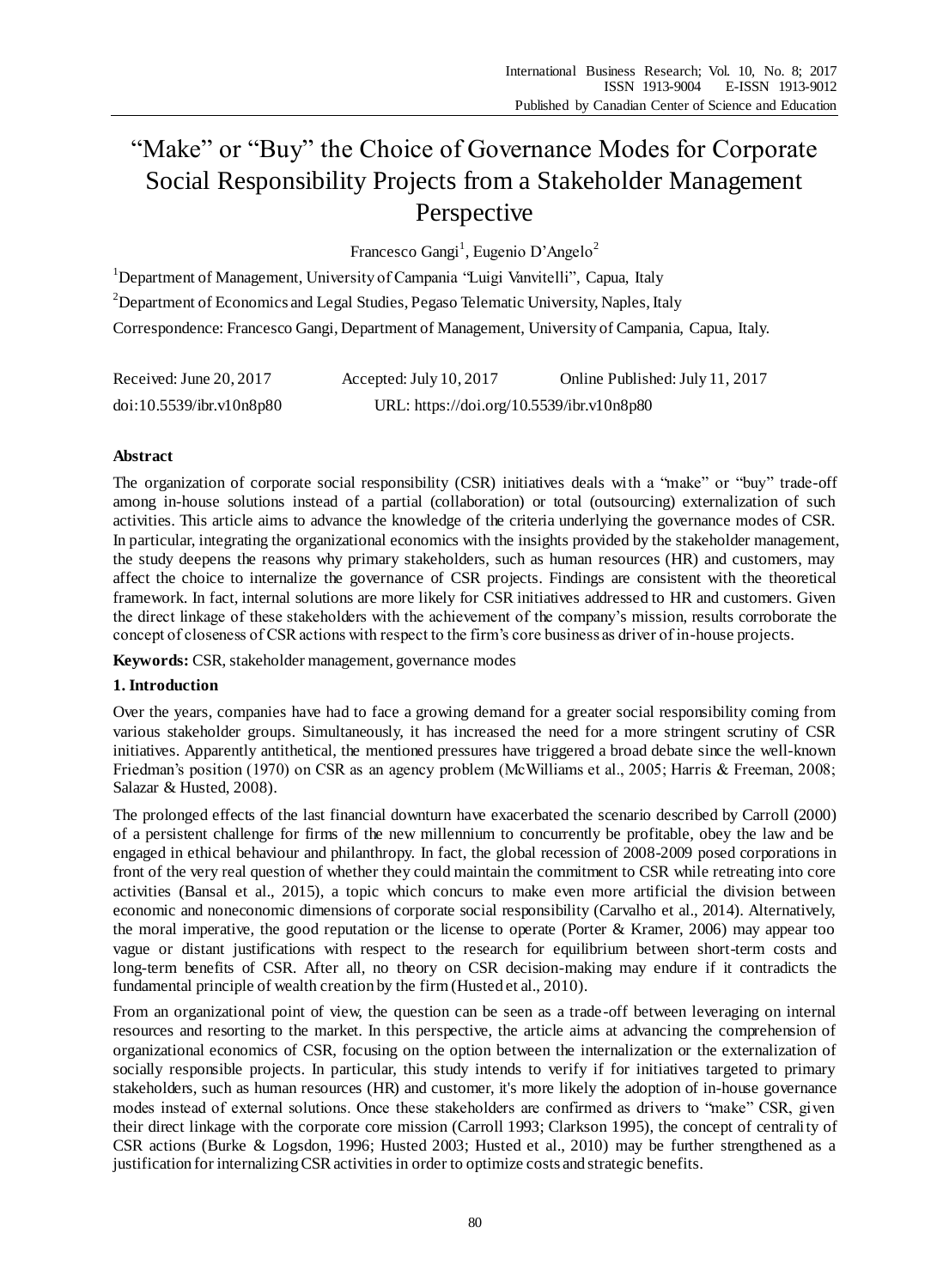#### *1.1 Governance Modes of Strategic CSR*

This subsection carries out an overview of the literature which allows to set the topic of governance modes within the theoretical framework of strategic CSR and organizational economics (Husted et al., 2010). In particular, over the years, the study of CSR has been frequently oriented by the fundamental question if the social responsibility is complementary or in conflict with the economic objectives of firm (Peloza, 2006). In other words, do "firms do well by doing good"? (McWilliams et al., 2005). This general theme has spurred theoretical and practical topics well summarized in the query posed by Burke and Logsdon (1996) about the search for the conditions through which a firm can jointly serve its own strategic business interests and the societal interests of its stakeholders.

The last financial crisis has renewed the debate on limits and requirements of a strictly shareholder view, giving new force and a renewed interest to investigate the priorities a company should comply. The social responsibility of a corporation and the related efforts are themselves values in a modern economy. However, between the theoretical approach and the practical application, the risk of a gap is still relevant, as confirmed by the financial constraints (UN-Global Compact and Accenture on Sustainability, 2013; Bansal et al., 2015), which push for a business case approach to CSR (Nijhof et al., 2007; Kurucz et al., 2008).

Despite theoretical and empirical unresolved issues, studies on the strategic approach to CSR have tried to provide a framework for the laudable attempt to meet the respect of CSR with the creation of a competitive advantage. As argued by Carvalho (Carvalho et al., 2014), the development of a strategic orientation aimed at "economizing" CSR represents a condition for organizational continuity. This is consistent with the reconfiguration of the same concept of social responsibility from a "non-market" activity into a more complex "social- market" activity (Husted & Hallen, 2007) enabling new windows of opportunity for the creation of an enlarged value (Werther & Chandler, 2010). From this perspective, the design of CSR initiatives needs to be integrated with the broader corporate strategy. Given resources and objectives, the assumption is that the firm is generally unable to meet any social instances. Consequently, the emerging of a prioritization process of CSR domains overlaps with a stakeholder management approach (Bansal et al., 2015) in order "to answer the question of which stakeholders should be considered and… how much is at stake" (Falck & Heblich, 2007). Therefore, an ex-ante selection activity conducted by company represents what Porter and Kramer called the "acid test" for assessing the presence or absence of an effective CSR strategy (Porter & Kramer, 2006) which aims at addressing social issues, while providing the organization with some business benefits (Bhattacharyya et al., 2008).

To further grasp the opportunity of enriching the strategic management through the comprehension of challenges launched by CSR, it is necessary to draw attention to the governance modes of social responsibility initiatives (Husted, 2003; Husted et al., 2010; Nijhof et al., 2007; Porter & Kramer, 2006). In particular, basic questions are how firms may organize the CSR? Which operational and strategic factors may drive the selection among different options? Which projects can be coherently managed internally given the company's boundaries?

According to Porter and Kramer (2006), the CSR organization implies the engagement of managers in a process aimed at identifying the social issues to focus on. Furthermore, in previous literature, the debate has been centred on the most appropriate collaboration strategy with non-governmental organizations (NGOs) or other non-profit institutions (Jonker & Nijhof, 2006; Nijhof et al., 2007), and on interorganizational solutions for joint decision making and extensive cooperation forms with third parties along the company's value chain (Vurro et al., 2009). However, the discussion is still open and, probably, a more comprehensive response can be found amplifying the analysis to the conceptual constructs of the theory of the firm in order to deepen how companies may balance the social responsiveness with their efficient functioning as business units (McWilliams & Siegel, 2001; Husted et al., 2010). In particular, given the complementarity existing in the organizational economics (Hoopes et al., 2003), transaction costs (Coase, 1937; Williamson, 1975), the agency problems (Fama & Jensen, 1983; Jensen & Meckling, 1976), and resource-based view (Barney, 1986; Barney, 1999) offer a background to understand how to reconcile the selection of suitable CSR governance modes with the fundamental function of economic wealth creation (Jensen, 2002). In this perspective, the organization of CSR actions represents an optimality problem that takes the form of a "make or by trade-off" (Husted  $&$  Hallen, 2007).

As known, for a matter of efficiency, companies should tend to internalize those activities they are able to perform better than the market, leaving out of their organizational boundaries the initiatives that require resources not available or too costly to build internally. Moreover, in the perspective of agency, any transaction with third parties may subtend a conflict of interest that feeds opportunistic behaviours. Therefore, the internalization of CSR projects can be an option consistent with the target of optimal resources allocation as it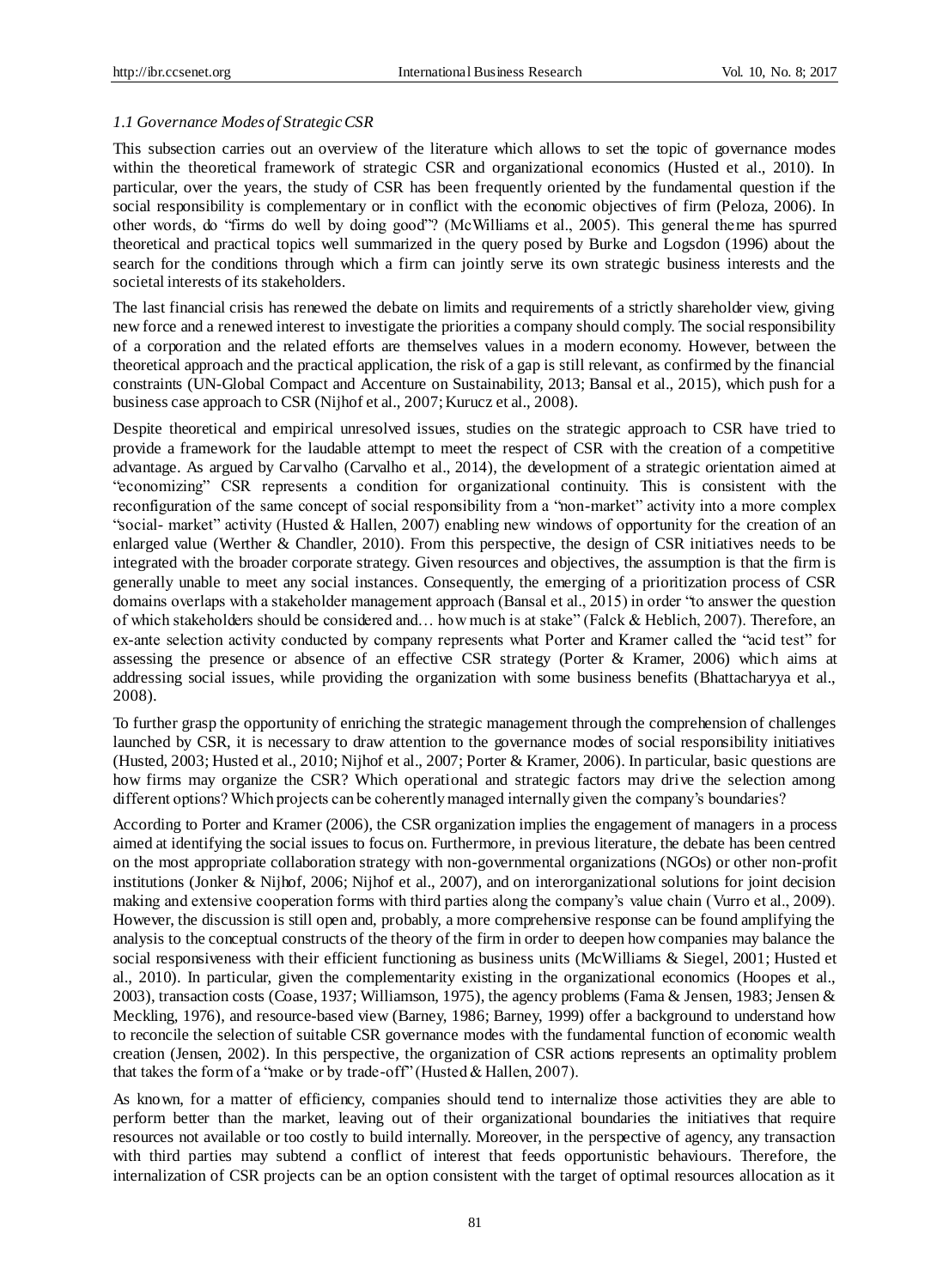contributes to mitigate the inefficiency caused by transaction and agency costs. Moreover, from a resource-based perspective, the option of in-house projects may subtend the leverage on intangible assets less imitable, in order to achieve competitive results not easily appropriable by third parties.

Between the extremes of market and hierarchy, other hybrid solutions may exist, with different degrees of leverage on internal resources or on external networks. Following the Husted's approach (2003), it is possible to distinguish among three governance modes, namely: the outsourcing, for example through charitable contributions; the partial externalization, through operational partnerships with other organizations; the internalization, through in-house projects that are designed and managed without the assistance of third parties. In terms of company involvement, the first option consists essentially in a transfer of financial resources from the firm to other organizations that care about specific social problems. Collaborative forms, instead, imply more complex interactions with third organizations in order to reap joint benefits from CSR initiatives. Finally, in the case of in-house projects, companies may opt for staying alone in planning and controlling CSR actions. Therefore, the first two forms belong to a more or less extensive external approach for organizing CSR initiatives ("buy" CSR), whereas the third form corresponds to an internal solution that embraces the organization, the execution, and the monitoring of CSR activities ("make" CSR).

Given the goal of containing costs and optimizing resources, a possible contribution to the solution of the make or buy trade-off between the internalization or the outsourcing of CSR may derive from the level of centrality of such initiatives. Indeed, centrality is a concept consistent with the strategic vision of CSR, as it is understood as the level of closeness and connection of CSR initiatives undertaken by the company with its core mission (Burke & Logsdon, 1996; Husted & Hallen, 2007; Husted et al., 2010).

In particular, from the centrality will depend the opportunity to exploit internal resources and capabilities necessary for a direct management of a CSR project. Moreover, from the centrality will depend the opportunity of relying on internal information and control systems for mitigating the agency problems underlying the CSR initiatives. As a result, in the case of in-house projects, the leverage on pre-existent organizational knowledge should increase, resulting in the reduction of delegation to third parties, and the economic incentives should be based on mechanisms of reward and penalty anchored to the monitoring systems already applied within the firm. On the other hand, when the company opts for externalization forms, the delegation to third parties should increase, the application of internal knowledge should decrease, whereas the economic incentives should be mainly based on the competition for financial resources (e.g.: donations) between external recipients.

Summarizing, if the CSR activities are closer to the company's core mission, agency problems and transaction costs can be mitigated by leveraging on organizational knowledge and internal monitoring systems. Conversely, if the CSR initiatives have less centrality to the company's core mission, then the application of governanc e forms involving a partial or a total outsourcing of these initiatives may be more likely, because of a potential lack of organizational knowledge and/or the inadequacy of internal control systems. Hence, resource availability, transaction costs, and firm capabilities may represent interconnected aspects underlying more or less extensive collaborative governance modes for CSR projects (Vurro et al., 2009).

## *1.2 Stakeholder Management and CSR Governance Modes*

The approach based on the efficiency of costs and on the resources allocation contributes to make a progress in the understanding of modes through which a firm may decide to manage its social responsibility. However, it is not sufficiently clear as to what extent the decision to invest internally in CSR is connected with the stakeholder's needs that a company must prioritize. According to this perspective, for advancement in interpreting the CSR governance forms, the theoretical proposal of this study is to read the in-house modes also through the lens of the stakeholder management approach.

At a theoretical level, the link between the CSR and the stakeholder management is supported by the same definitions of CSR. In this regard, Epstein asserted that the "corporate social responsibility relates primarily to achieving outcomes from organizational decisions concerning specific issues or problems which have beneficial rather than adverse effects upon pertinent stakeholders" (Epstein, 1987). Years later, the concept of stakeholder responsibility coined by Freeman and Velamuri (2006) implies that the satisfaction of stakeholder groups can contribute to the legitimacy of a socially responsible company thanks to the creation of an enlarged value. Coherently with this position, Werther and Chandler (2010) recognize that "CSR addresses a company's relationships with its stakeholders". Therefore, as already argued by Carroll (1991), CSR fits well with the concept of organization's stakeholders that personalizes the idea of social responsibility by specifying groups or individuals that a company should consider within its projects (Dunfee, 2008). The opportunity, in fact, is to put "names and faces on the societal members who are most urgent to business, and to whom it must be responsive"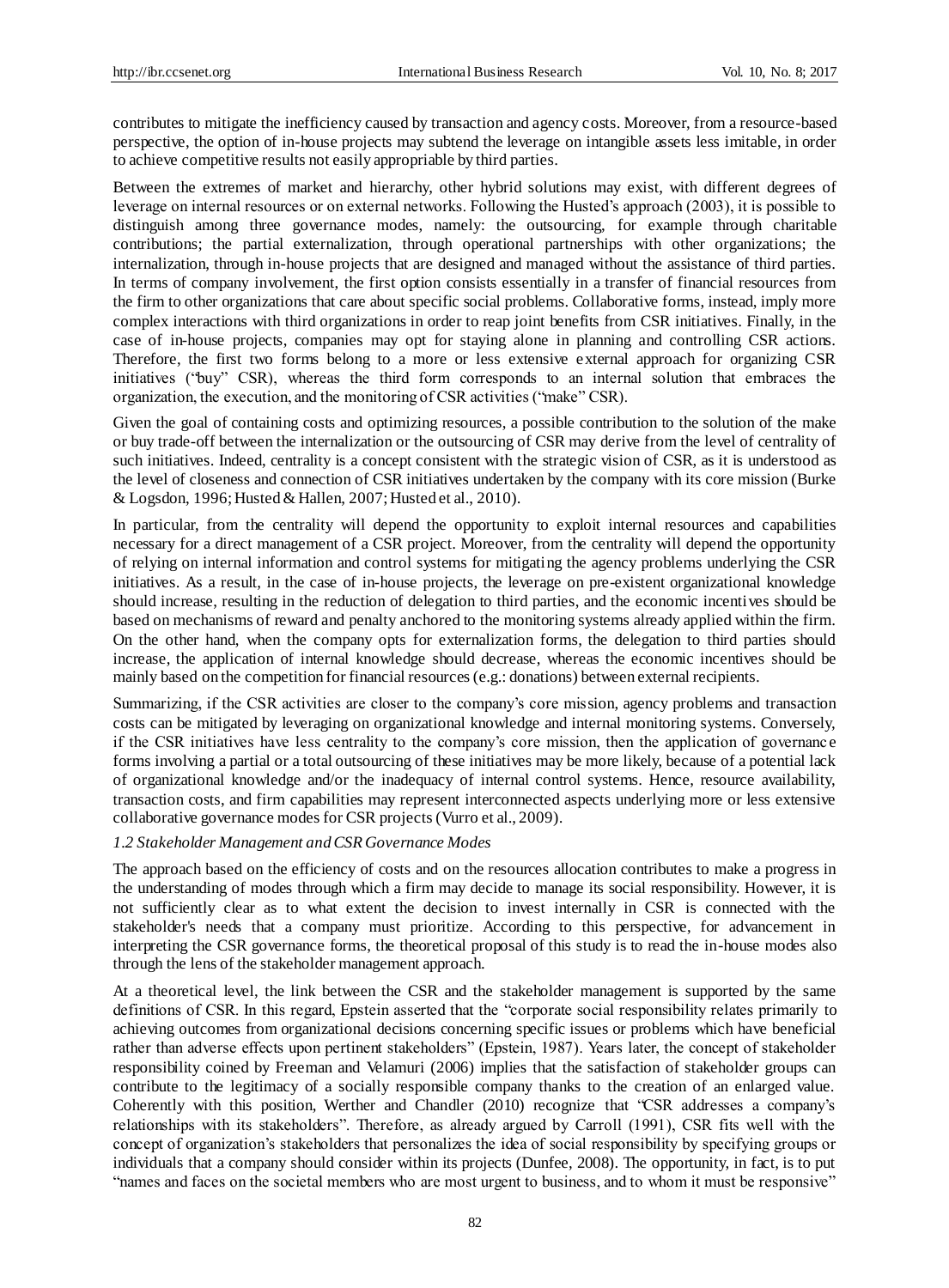(Carroll, 1991). Hence, the mapping of different stakeholder categories is necessary to confer more substance to the same CSR concept, which, alternatively, may be too vague for understanding its actual implications (Fassin, 2009; McWilliams et al., 2005). The latter is a really important matter as the stakeholder theory (Donaldson & Preston, 1995; Freeman, 1984) provides a framework too large that draws the attention of scholars and managers on any group or individual who can affect or is affected by the achievement of the organization's objectives.

Therefore, a stakeholder management approach helps to better address a basic question frequently posed within problem solving cycles linked to CSR decisions (Ditlev-Simonson & Midttun, 2011), such as: how to serve the different stakeholder groups (Falck & Heblich, 2007; Neubaum et al., 2012; Nijhof et al., 2007; Park et al., 2014; Trapp, 2014). In this perspective, among the others, customers and human resources emerge as relevant stakeholders for any socially responsible company. In fact, even though external and internal respectively to organizational boundaries (Sirgy, 2002), customers and HR are both generally considered in literature as primary stakeholders (Carroll, 1993; Clarkson, 1995; Maon et al., 2009; Park & Ghauri, 2014), given a significant impact on the achievement of core mission of the business. In fact, without their cooperation and support, it is acknowledged that the company may not survive (regarding the distinction between the different stakeholder groups, the challenge for the company's management is to ensure that the primary stakeholders achieve their objectives while the other stakeholders are also satisfied. However, as admitted by Carroll (1991), this "win-win" result is not always possible). Therefore, because of the direct linkage with the company's mission, their role is useful to corroborate the concept of centrality (Burke & Logsdon, 1996) as key factor within the decisions of the CSR governance modes (Husted 2003; Husted et al., 2010). Moreover, human resources and customers are normative stakeholders (Phillips, 2003), because the organization has a direct moral obligation generally based on formal contracts. Finally, the strategic management of the relationship with customers and human resources may be the source of firm-specific intangible assets not always replaceable by other companies. This is a resource to be exploited and with respect to which the firm should not tend to lose its strategic and operational control.

#### *1.3 Hypotheses Development*

Human Resource and customers are both primary stakeholders that have a direct linkage with the core business. This is a general feature that should put them in the condition to incentivise the internalization of CSR activities targeted to their needs, even as safeguarding the corporate mission. So, the hypotheses about the impact of HR and customers on the internal governance solutions are further discussed.

Customers are able to exercise a relevant pressure on CSR initiatives, as this stakeholder category can strengthen or weaken the trust ties with the company on the belief that management is more or less socially responsible (Park et al., 2014). The low morality of managers acting as "bad guys" (Carroll, 2000), not only it's questionable, but, if perceived, it may be interpreted by customers also as scarce liability of goods and services of a company as well as its procedures. Therefore, the risk of harmful consequences on the market side is an additional incentive, respect to a normative one, for organizations to be compliant with CSR practices. This approach may contribute to the improvement of the social image and reputation of the company (Yoon et al., 2006). Indeed, the incorporation of CSR into marketing strategies of differentiation and advertising "helps to build a reputation of reliability and honesty concerning health, safety, ecology, and sustainable issues" (Carvalho et al., 2014).

Therefore, initiatives ensuring the quality and safety of products, the use of clear labelling, the transparency in the disclosure of information to customers, are all policies a company may directly manage with the aim to create a market goodwill anchored to the trust and the loyalty of customers. For better or for worse, all these aspects are amplified because of the diffusion of the information technology that allows customers access to much more information, or simple market rumours, than in the past. Customers can now move more quickly from one brand to another if they evaluate that the company's policies are not complying the CSR practices (Mishra & Suar, 2010). The sensitive cases for both customers and firms have multiplied over the years, also thanks to the interest in CSR and its economic consequences given by media, governance authorities, markets, and consumer associations.

The following are some examples. In the mid-2000s, the withdrawal by Mattel of more than 20 million pieces of Fisher-Price toys and accessories for Barbie manufactured in China, because of the risk for consumers related to the use of paints with high lead content was sensational. In 2013, after a collapse of a factory in Bangladesh resulting in hundreds of deaths including children, Benetton had to intervene to avoid the group of "united colours" suffering speculative information with the risk of a significant drop of reputation. In Italy, Moncler had to disclose new information to its stakeholders after the decline (-22%) of brand reputation within the social networks because of a journalistic report by Italian TV on the maltreatment of the geese for down jacke ts in the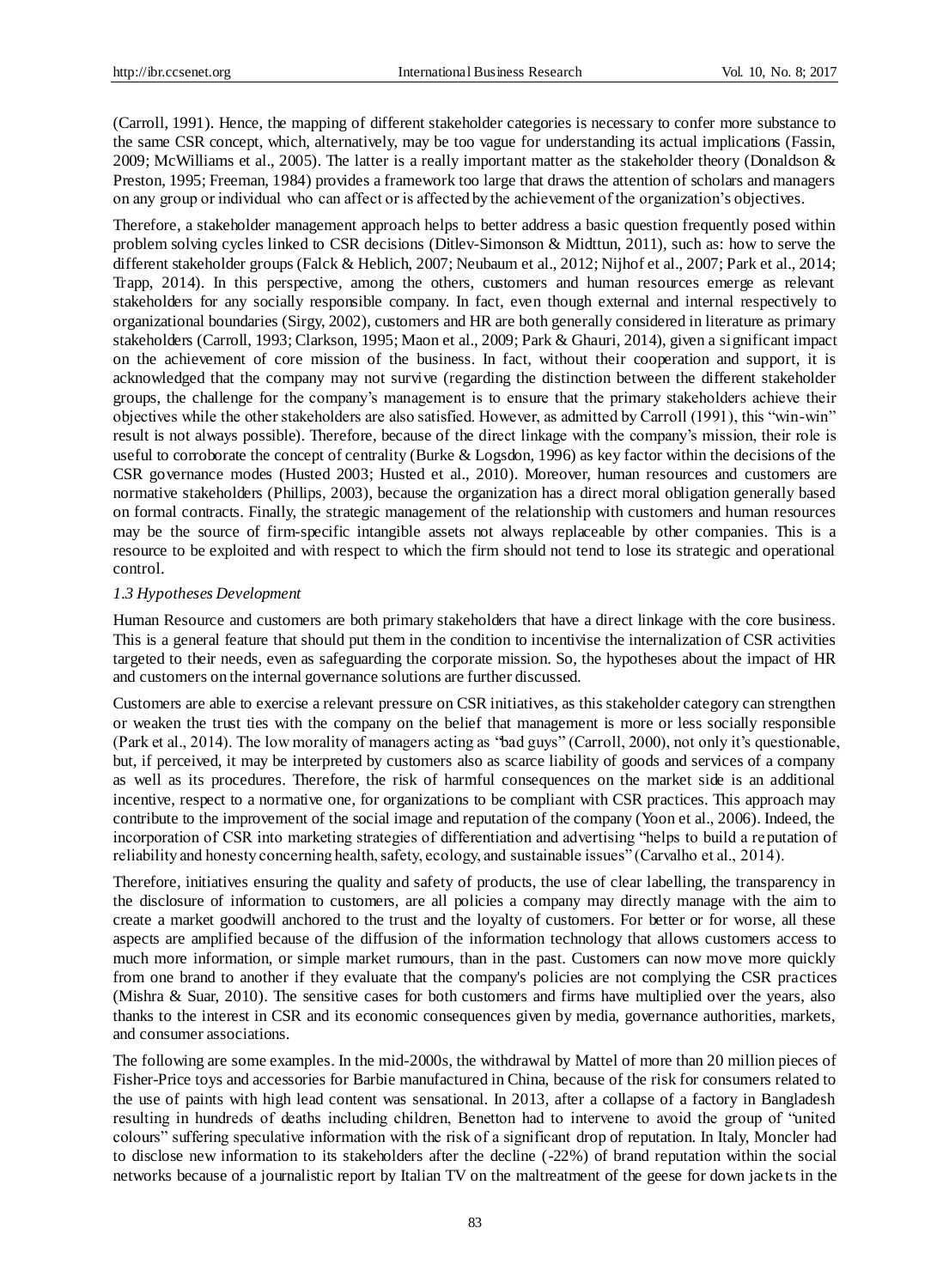late 2014. In 2016, Samsung blocked the launch of the Galaxy Note 7, after the intervention of the American Commission on Consumer Safety, because of some battery burst. The company estimated the cost of the recall of the products as 5,3 billion dollars, even as hoping to regain the trust of consumers in the world. Moreover, confirming that tracking of the product as an important issue in the management of customer relations, at the end of 2016, the Italian Antitrust Commission fined Samsung for being guilty of opaque communications to customers with regard to the memory "rom" (reading only memory) of its smartphones and tablets. In early 2017, the stock price of FCA Automobiles dropped significantly on the financial markets (more than 5% in Italy, with a peak of -17% intraday at Wall Street) after the EPA (US Environment Protection Agency) accused the company of adopting software-altering harmful emissions. On the same line, the so-called Dieselgate of 2015 will cost for the Volkswagen Group several billions of dollars. It resulted in the change of the CEO of the first automotive group in the world.

The cases could increase, but what is briefly presented is sufficient to make clear the new challenges and threats that companies face for improving the reputation linked to the socially responsible manner by which they pursue their mission. Proactive behaviours and higher CSR standards may function as additional signals for enhancing the attractiveness of the business to the market (Park et al., 2014). This may be an incentive for the design of in-house projects in order to directly benefit from investments on the social reputation and reliability toward customers. Moreover, the opportunity of using the internal control systems already applied for evaluating the firm performance on the market and the company's capability to meet customer needs may represent an additional incentive that contributes to mitigate the distorting effects of agency problems underlying the CSR initiatives when the latter are mediated by third parties with respect to the final recipients.

Therefore, the first hypothesis is as follows:

**H1.** For CSR activities geared toward customers, internal governance modes (in-house projects) are more likely to occur than external governance modes (collaboration/total outsourcing).

In determining how a firm's activities should be managed, the organizational economics perspective is useful in developing human resource management policies. This is linked with the CSR. Employees and managers, in fact, are stakeholders whose goals and benefits are intertwined with the management of CSR. Their own values may drive social responsibility initiatives and their behaviour is influenced by the organizational culture of social responsiveness (Celma-Benaiges, Martinez-Garc à & Raya, 2016). Thanks to this reciprocal relationship, human resources may exert a significant pressure on CSR practices. At the same time, most competitive companies have interest to promote the imagine on the job market, leveraging directly on practices such as: the care of healthy and safe workplaces; the involvement of employees in company's management; the transparency of career policies; the safeguard of equal opportunities; the training and welfare of employees.

The business benefits expected, thanks to the CSR actions undertaken for improving the management of the relationships with HR, may range from a higher productivity (Park et al., 2014) to an enhanced reputation, which leads to an improved ability in attracting and retaining more skilled HR (Greening & Turban, 2000; Lindgreen et al., 2009). This is confirmed by the increasing attention that companies and media confer to the monitoring of the attractiveness of workplaces. For example, in the ranking of the top 25 multinationals for the job quality, published by Great Place to Work Institute (2016), we can find leading companies such as Google in ICT, W. L. Gore & Associates in the textiles, Adecco for professional services, Accor in the hospitality, 3M in manufacturing and production and American Express in the financial services.

Given the reciprocal influence between the company environment and people that collaborate to manage such organizations, cultural background and personal values may drive the orientation of CSR initiatives.

Several years of studies on strategic management emphasize the linkage between the values of a corporation and its strategy (Freeman & Gilbert, 1988; Waddock & Graves, 1997). Managers contribute to fuel this relationship when they are called to give the guidelines for assessing the salience of stakeholders to which the company has to be more or less responsive (Lindgreen et al., 2009; Mitchell et al., 1997; Park et al., 2014; Park & Ghauri, 2014). Moreover, the same evolution of the internal control systems may support the informative cycle about actions oriented to improve goals and motivations of HR. A participatory leadership style, the application of monitoring policies going beyond a pure coercive approach, the control of coherence between skills and tasks, the concern for gender issues and minorities or the attention to employee welfare, are all practises more frequently applied by more sensitive and advanced firms to improve the quality of HR management. Therefore, the fulfilment of contracts considered not only from a strictly economic point of view, but also psychological, becomes more productive to the extent that it strengthens the correlation between what the company expects from the employee and what the employee expects from the organization.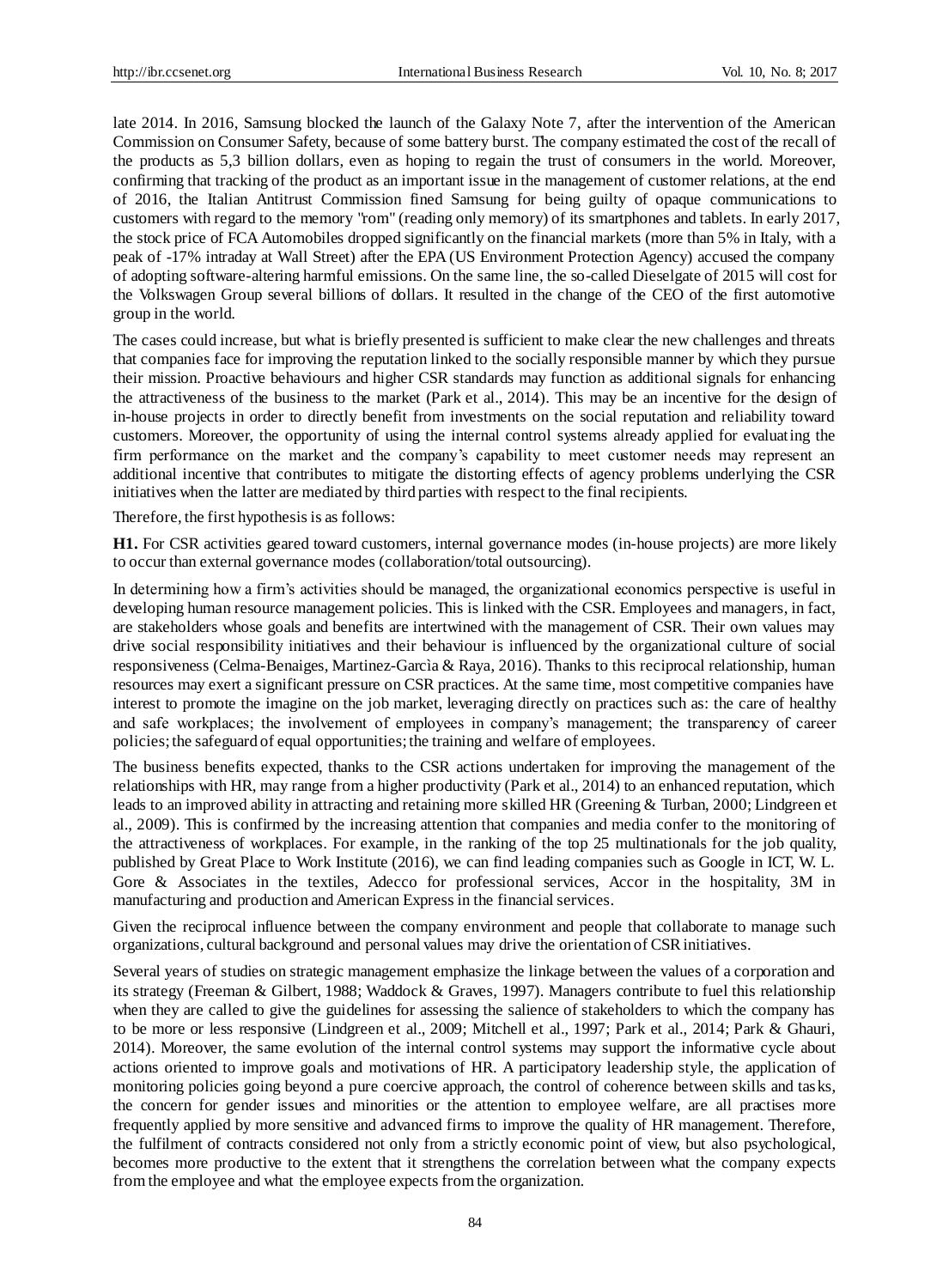If we recognize that the company's assets are also represented by the professionalism available within the organization and if we are aware that the competitive success requires the cooperation with and between stakeholders, then, as a consequence, companies should go beyond an approach to the conduct of HR based on a purely administrative system or on mechanisms of sanctions and commands. Therefore, the genesis of a climate of collaboration and consensus needs a direct involvement of hierarchies in defining management policies of HR not delegated to the market. If a pay-roll system can be outsourced with a low or a null risk to compromise the enhancement of human capital, practices such as the care of training, the quality of the workplace and career programs are all factors that fits well with CSR and that may confer a firm specific imprint in the management of HR. Here again, the final purpose can be the achievement of assets not easily imitable and less appropriable by third parties. Moreover, the mechanisms of responsibility and rewards already adopted by company within its internal systems of monitoring and incentives may contribute to mitigate the agency costs of CSR actions oriented to employees and managers. This can foster the use of in-house organizational modes for planning and controlling socially responsible initiatives aimed at HR.

Therefore, the second hypothesis is formalized as follows:

**H2.** For CSR activities geared toward human resources, internal governance modes (in-house projects) are more likely to occur than external governance modes (collaboration/total outsourcing).

The remainder of the paper is organized as follows. The next section contains the explanation of the methodology, including data gathering, variables definition and the regression models. The other sections illustrate and discuss the results of the study.

#### **2. Method**

#### *2.1 Data Gathering*

The empirical investigation is based on the observation of CSR initiatives disclosed through the social reports (also called CSR reports) published in 2012 by the Italian companies listed on the Dow Jones Sustainability Index Europe (DJSIE) in 2013.

The time period is consistent with the assumption of the financial constraint as an additional factor pushing on the reconciliation between economic and social value creation. Indeed, the time horizon includes the pro-cyclical effects produced by the last financial crisis (2007-2008) on the Italian economy during the years 2010-2012.

Italy is a country that is experiencing a growing attention of consumers and business toward socially sustainable behaviours linked to CSR policies. This phenomenon is well certified by the 23°annual report of the Findomestic Observatory (2017), the largest company of consumer credit in Italy owned by BNP Paribas. In fact, the survey finds that 70% of consumers are willing to reward the products of companies, which are compliant to social and environmental responsibility. From the side of the companies, the 76% of them declares to have increased the commitment to social and environmental issues over the past five years. However, to the question of what hinders such commitment, the 80% of the surveyed companies highlight the lack of an immediate financial return (The Findomestic Observatory, 2017).

With reference to the panel, DJSIE includes the largest European companies in terms of sustainability and it is part of the Dow Jones Sustainability Index (DJSI), the longest running global benchmark for evaluating the performance of socially sustainable firms. Launched in 1999, this index is one of the main reference points for ethical and socially responsible investors, whereas the companies included are periodically evaluated on the basis of economic, social, and environmental performance (Triple Bottom Line). Therefore, the choice to refer to the DJSI offers the opportunity to focus on companies whose experience in CSR is "certified" by the inclusion in this special stock index. In addition, almost all (90%) the companies extracted from the DJSIE declare to apply the Global Reporting Initiative (GRI) standard. This is an advantage in terms of structuring, clarity and homogeneity of social reports adopted by this study as source of information on the organizational approach to CSR.

In 2013, the Italian companies listed on DJSIE were 30, but the final set in this study consists of 19 firms because of the following reasons. One pure holding company has been excluded (- 1), the same for one company with business unit in Italy but headquartered in Switzerland (-1). Two companies (-2) have been excluded as they published a sustainability report as addendum to the annual financial report, one of them from its 2013 report. One company has been excluded as it provides information on CSR, but within the social report of its parent company (-1). Finally, six companies have been not considered because they have not drawn up a social report in 2012 (-6). The sampled firms represent a variety of different industries such as energy, manufacturing, finance (insurance and banking) and other services.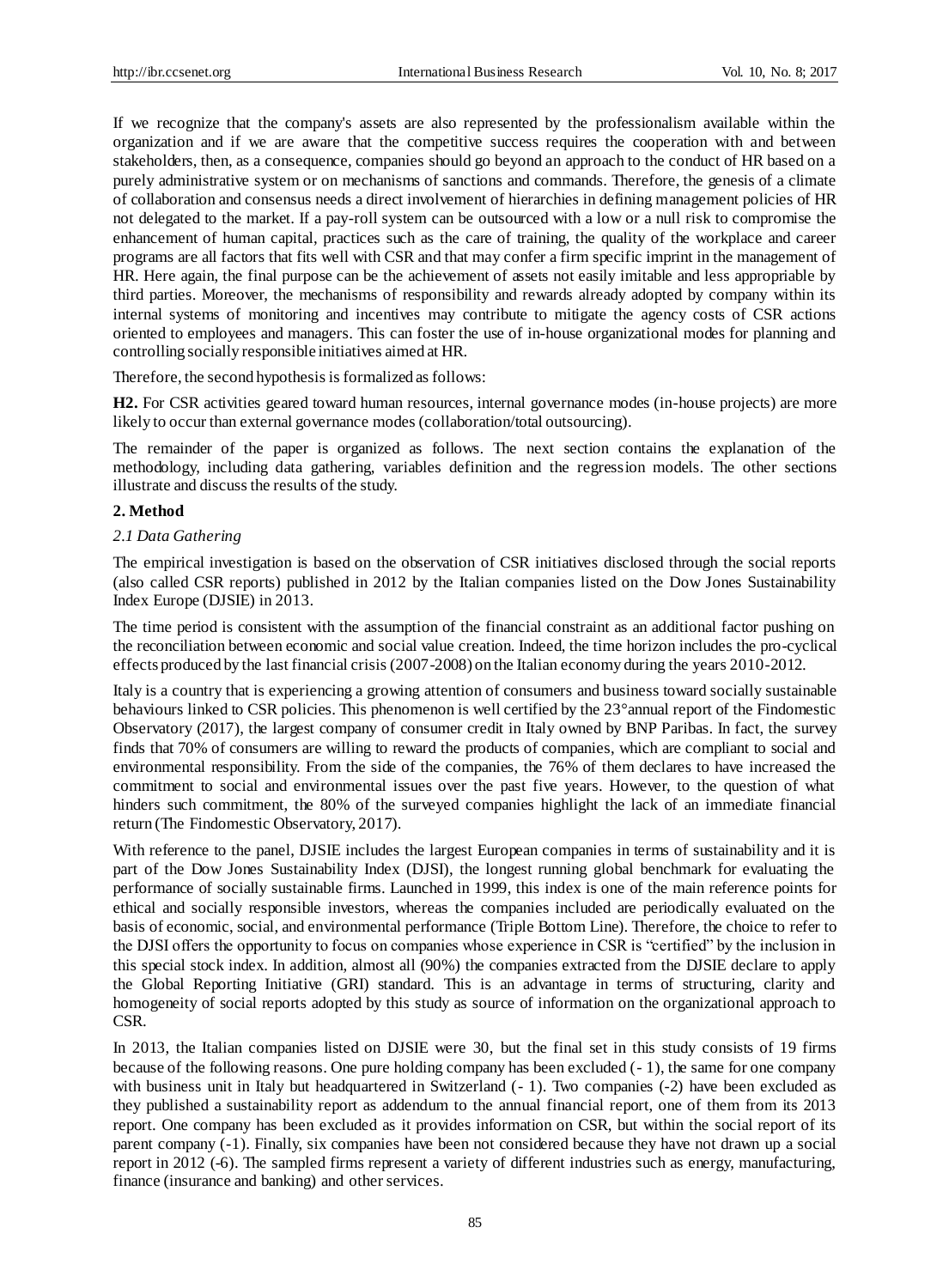The analysed units consist of 483 CSR initiatives that are distributed according to the stakeholder-based classification of the social reports. This aspect contributes to make the analysis more objective and consistent with the message that the companies have sought to communicate through their social disclosure (Gangi  $\&$ D'Angelo, 2016).

On the basis of the information disclosed, the CSR initiatives have been classified according to their governance modes (see Appendix). Following the Husted's model (2003), the in-house projects are distinguished from those in cooperation or totally outsourced. In particular, a CSR initiative is classified "in-house" if, on the basis of the content of the social report, there is no reference to third organizations for the design and the implementation of the project. Instead, in case of externalization, a project is classified "in cooperation" if the social report describes the involvement of third parties that have carried out the project jointly with the firm. Phrases such as "in collaboration/cooperation with ..." or "the participation in ..." a specific project or workgroup with third parties, have been useful drivers in identifying projects carried out with other organizations. Moreover, in the case of outsourcing, the intervention of the company in a specific initiative is described as mainly financial. In fact, these are projects where the company provides funding to third institutions, scholarships or other forms of financial contributions. Therefore, consistently with the classification proposed by Husted (Husted et al., 2010), the external mode includes "both collaboration and pure external approach".

As in previous studies (Cormier & Magnan, 2006), the classification follows a reliability process through the achievement of an inter-subjective judgment. In particular, in case of different opinions, these differences were discussed, thus obtaining a shared categorization of the CSR initiatives based on the features of the governance modes disclosed by firms within their social reports.

Summarizing, the procedure for the projects analysis has been articulated in the following steps: acquisition of the social reports; identification of projects addressed to the "customer" and "human resources" categories on the basis of the classification provided by the social reports; reading of the descriptive content of projects; classification of projects between in-house or outsourced (partially or totally).

#### *2.2 Variables and Models of Analysis*

After a descriptive statistic, the hypotheses have been tested through logistic regressions. In particular, the dependent variable is a dummy called "In-house project" that is equal to 1 if the CSR initiative is internalized (in-house), whereas it takes value 0 if the project is run in collaboration or totally outsourced (externalization).

To test the relationship between customers and the CSR governance forms, the regression analysis adopts a dummy called "Customers" as independent variable, which is equal to 1, if the projects are addressed to this stakeholder group, equal to 0 otherwise. Moreover, to evaluate the impact of HR on the governance mode, the regression analysis considers another dummy independent variable called "HR", which is equal to 1, if the projects are addressed to HR (employees and/or managers), equal to 0 otherwise.

Consistently with previous investigations (Husted et al., 2010), the study controlled for several factors considered as determinants of CSR, such as the firm size, the foreign ownership, and the multinational model of the company (model 1). In addition, following a stepwise approach, the study considers other two variables to control for industry (model 2) and the self-financing capacity (model 3).

Therefore, the variable "Size" measures the size of the company as the logarithm of the number of employees. The variable "Ownership" measures the relevant percentage held by foreign shareholders under the Regulation of the Italian Commission for Companies and Stock Exchange. The variable "Multinational" is a dummy that takes value 1 if the company is a multinational and value 0 otherwise. By "Industry", this study intends industry category dummies to control for: manufacturing (Yes = 1; Not = 0), energy (Yes = 1; Not = 0) and finance (Yes = 1; Not = 0). Finally, the variable "Cash-Flow/Sales" measures the incidence of cash flow on revenues at 2010 (t-1). The latter is a proxy of slack financial resources that for literature is an incentive to invest in social performance (Orlitzky et al., 2003; Waddock & Graves, 1997).

The regression models are formalized as follows:

**Model 1:** In-house project =  $\beta_1$ HR +  $\beta_2$ Customers +  $\beta_3$ Size +  $\beta_4$ Ownership +  $\beta_5$ Multinational

**Model 2:** In-house project =  $\beta_1$ HR +  $\beta_2$ Customers +  $\beta_3$ Size +  $\beta_4$ Ownership +  $\beta_5$ Multinational +  $\beta_6$ Industry.

**Model 3:** In-house project =  $\beta_1 HR + \beta_2$ Customers +  $\beta_3 Size + \beta_4$ Ownership +  $\beta_5$ Multinational +  $\beta_6$ Industry + β7Cashflow/Sales.

Given the hypotheses, a positive relationship between the dependent variable and the variables "HR" and "Customers" is expected.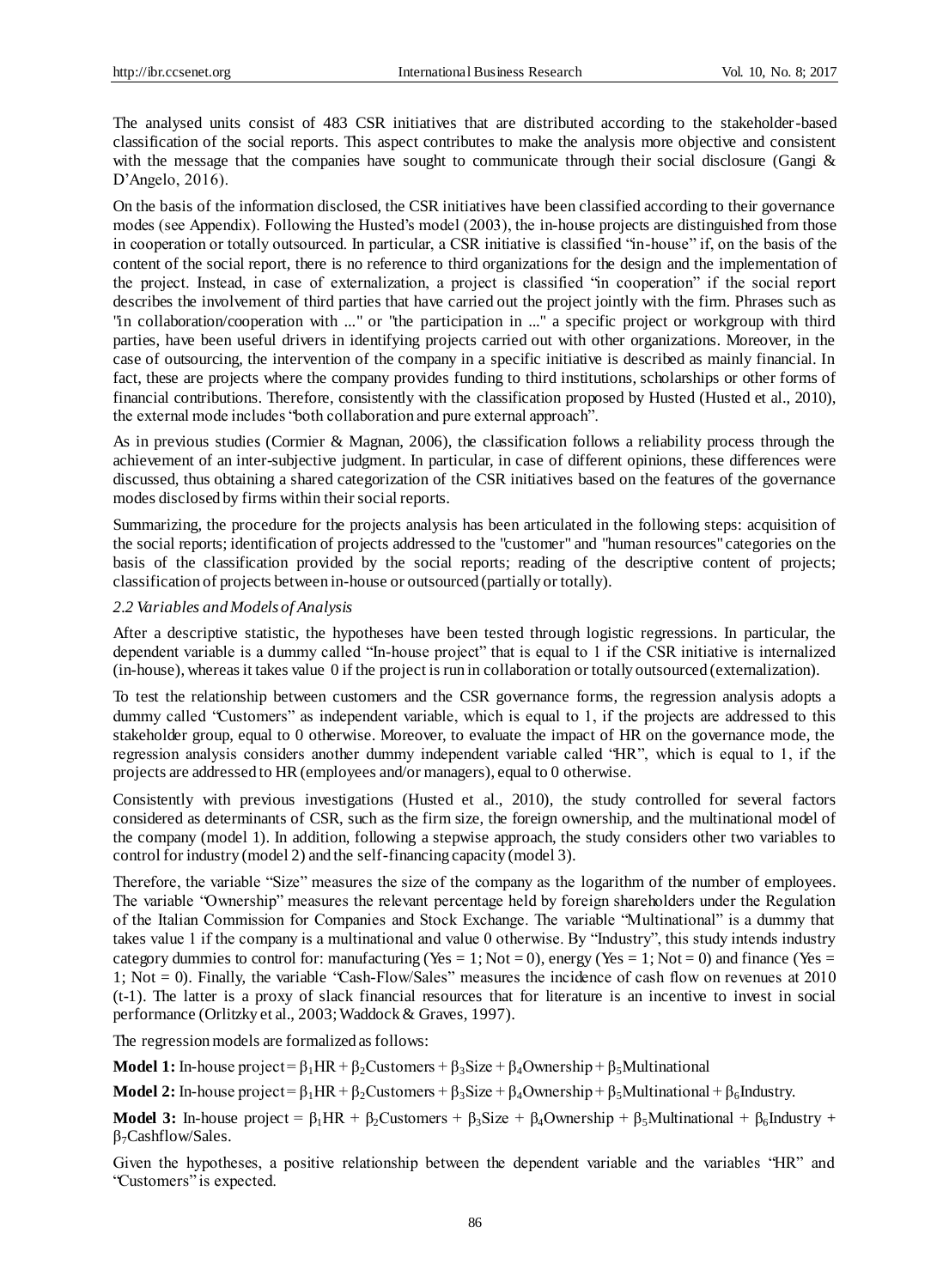## **3. Results**

#### *3.1 Descriptive Statistics*

Table 1 shows several descriptive statistics. HR represent 34% of CSR initiatives (163 projects) and customers cover 15% of the samples (73 initiatives), while 51% of the projects are oriented toward other interest groups, such as the community or the environmental stakeholders (247 projects). Therefore, the stakeholder categories under investigation represent the 49% of all the projects.

| Governance modes       | Projects $(no)$                          | $\frac{0}{0}$                |  |  |
|------------------------|------------------------------------------|------------------------------|--|--|
| In house               | 250                                      | 52%                          |  |  |
| Collaboration          | 125                                      | 26%                          |  |  |
| Outsourcing            | 108                                      | 22%                          |  |  |
| Total                  | 483                                      | 100%                         |  |  |
| <b>Stakeholders</b>    | Projects $(no)$                          | $\frac{0}{0}$                |  |  |
| Human Resources        | 163                                      | 34%                          |  |  |
| Customers              | 73                                       | 15%                          |  |  |
| Other                  | 247                                      | 51%                          |  |  |
| <b>Total</b>           | 483                                      | 100%                         |  |  |
| <b>Stakeholders</b>    | Internal Governance mode (n <sup>o</sup> | External Governance mode (n° |  |  |
|                        | projects)                                | projects)                    |  |  |
| <b>Human Resources</b> | 127                                      | 36                           |  |  |
| Customers              | 50                                       | 23                           |  |  |
| Other                  | 73                                       | 174                          |  |  |
| <b>Total</b>           | 250                                      | 233                          |  |  |
| <b>Stakeholders</b>    | Internal Governance mode (%)             | External Governance mode (%) |  |  |
| <b>Human Resources</b> | 51%                                      | 15%                          |  |  |
| Customers              | 20%                                      | 10%                          |  |  |
| Other                  | 29%                                      | 75%                          |  |  |
| <b>Total</b>           | 100%                                     | 100%                         |  |  |

In-house initiatives amount to 250 (the 52% of the total sample). With regard to HR, the number of projects managed internally by companies is equal to 127 (51% of the total in-house projects). Customers, instead, cover 20% of the internal initiatives (50 projects). The remaining in-house projects (73 initiatives) are targeted to other stakeholder categories.

Looking at the external governance modes, the number of projects oriented toward HR is equal to 36, with an incidence of 15%. Customers, instead, represent the 10% of the total initiatives managed partially or totally in outsourcing. Therefore, 174 initiatives (75% of the total projects undertaken in collaboration or in outsourcing) are targeted to other stakeholders.

Summarizing, internal governance forms are more frequent when compared with HR and customers, whereas, the recourse to hybrid solutions or outsourcing modes is more frequent when compared to other interest groups such as the environmental stakeholders.

## *3.2 Regression Analysis*

The logistic regression allows analysing the relationship between the CSR governance modes and the stakeholder categories under investigation by introducing some control variables. Goodness-of-fit measures for logistic regressions (overall percentage, Cox & Snell R-square, Nagelkerke R- square, Hosmer-Lemeshow Test) indicate that all the econometric models fit well the data.

Results provide support for the research assumptions (see Table 2). In particular, all the econometric models demonstrate that HR is a stakeholder category that has a positive impact on the company's decision to internalize CSR projects. The estimates return the same results also in the case of customers that appear to be a positive predictor for in-house governance modes. Therefore, the multivariate analysis confirms both the first (H1) and the second (H2) research hypothesis about the role that the primary stakeholder categories under investigation may have for the solution of a "make-or-buy" trade-off within the organizational economics of CSR.

Moreover, with reference to the control variables, the logistic regressions show the multinational business model as an additional positive predictor of in-house projects. Probably, companies placed in different national contexts tend to internalize CSR initiatives toward HR and customers in order to exploit synergies deriving from the application of operational standards that help to create one image and a stronger identity as a socially responsible firm everywhere it operates.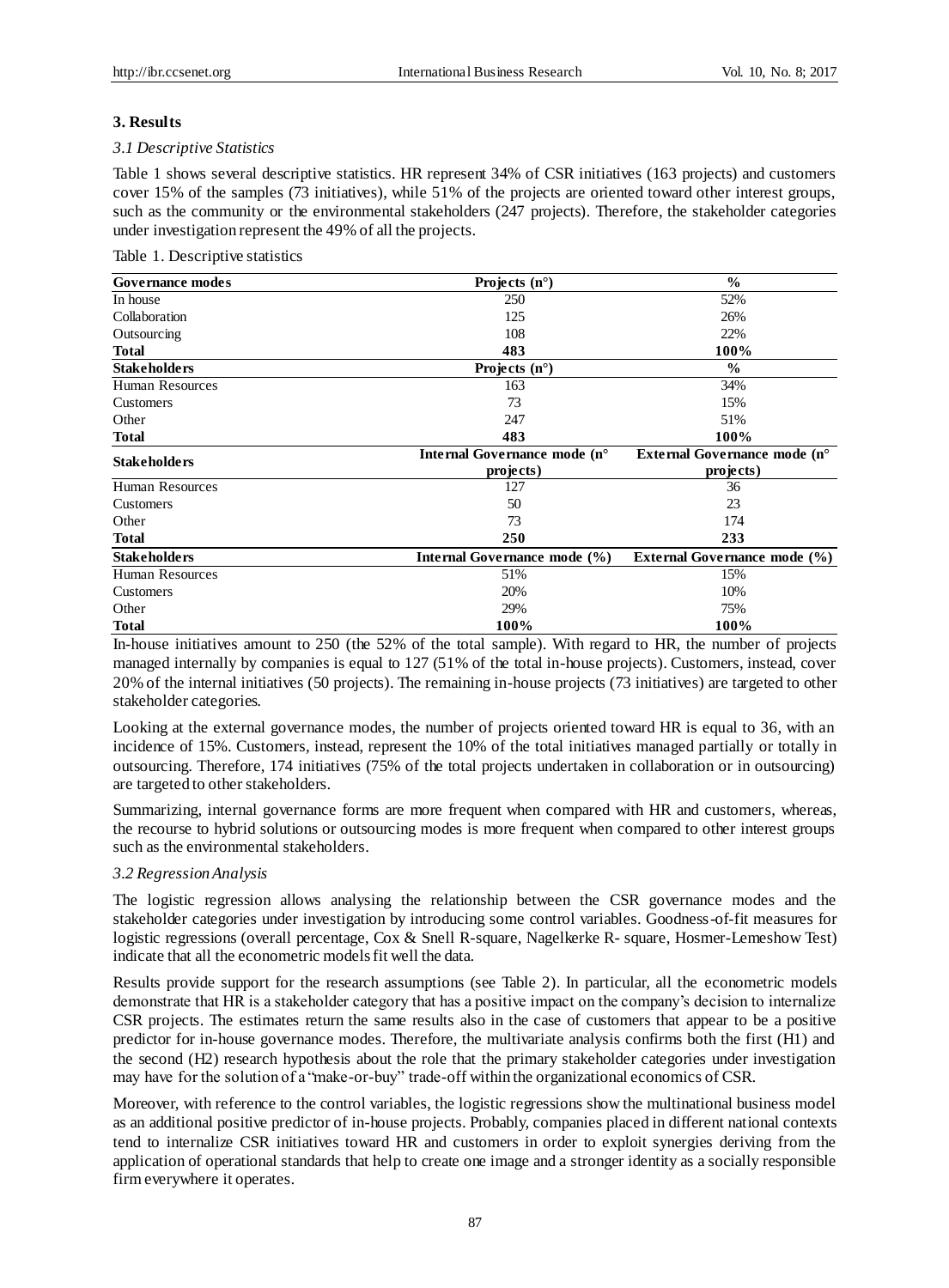|                                 |                                         | Model 1                         | Model 2            |                                         |                          |        | Model 3                                 |                          |             |  |
|---------------------------------|-----------------------------------------|---------------------------------|--------------------|-----------------------------------------|--------------------------|--------|-----------------------------------------|--------------------------|-------------|--|
| Independent variables           | Dependent variable:<br>In-house project |                                 |                    | Dependent variable:<br>In-house project |                          |        | Dependent variable:<br>In-house project |                          |             |  |
|                                 | B coeff.                                | <b>Standard</b><br><b>Error</b> | Wald               | B coeff.                                | <b>Standard</b><br>Error | Wald   | B coeff.                                | <b>Standard</b><br>Error | <b>Wald</b> |  |
| Constant                        | $-3,526***$                             | 1,136                           | 9,636              | $-3.392***$                             | 1,170                    | 8,411  | $-2,872**$                              | 1,419                    | 4,097       |  |
| HR                              | $2.174***$                              | 0,240                           | 82,412             | $2,167***$                              | 0.241                    | 80,872 | $2,165***$                              | 0.241                    | 80,698      |  |
| Customers                       | 1,842***                                | 0,304                           | 36,706             | 1,848***                                | 0,305                    | 36,717 | 1,832***                                | 0,306                    | 35,892      |  |
| Size                            | 0,424                                   | 0,29                            | 2,143              | 0,326                                   | 0,294                    | 1,223  | 0,243                                   | 0,322                    | 0.569       |  |
| Ownership                       | 0,001                                   | 0,036                           | 0,001              | 0,016                                   | 0,043                    | 0,138  | 0,013                                   | 0,043                    | 0,096       |  |
| Multinational                   | $0.752**$                               | 0,377                           | 3,982              | $0.775*$                                | 0,427                    | 3,125  | $0,829*$                                | 0,443                    | 3,506       |  |
| Cash Flow/Sales $_{(t-1)}$      |                                         |                                 |                    |                                         |                          |        | $-0.712$                                | 1,099                    | 0,42        |  |
| Industry                        |                                         |                                 |                    | <b>YES</b>                              |                          |        | <b>YES</b>                              |                          |             |  |
| $N^{\circ}$ of observations     | 483                                     |                                 |                    | 483<br>483                              |                          |        |                                         |                          |             |  |
| -2 Log likelihood               | 550,012                                 |                                 | 548,696<br>548,275 |                                         |                          |        |                                         |                          |             |  |
| Cox & Snell R-Square            | 0.218                                   |                                 | 0,221<br>0,220     |                                         |                          |        |                                         |                          |             |  |
| Negelkerke R-Square             | 0.291                                   | 0.294<br>0,295                  |                    |                                         |                          |        |                                         |                          |             |  |
| Overall percentage              | 72,700                                  | 72,700<br>72,700                |                    |                                         |                          |        |                                         |                          |             |  |
| and Lemeshow<br>Hosmer<br>Test: |                                         |                                 |                    |                                         |                          |        |                                         |                          |             |  |
| Chi-square                      | 2,207                                   |                                 |                    | 7.363                                   |                          |        | 5,652                                   |                          |             |  |
| Sig.                            | 0.974                                   |                                 |                    | 0,498                                   |                          |        | 0,686                                   |                          |             |  |

#### Table 2. Regression analysis

*Significant level: 1% (\*\*\*); 5% (\*\*); 10% (\*)*

## **4. Discussion**

Over the years, the question of how to reconcile CSR efforts with the creation of economic value has acquired higher intensity. The debate triggered by the Friedman's proposition (1970) has engaged scholars and practitioners researching the link between the economic and social functions of the firm. This complex objective was again questioned because of the long-term effects of an extraordinary international financial crisis that contributed to reinforce the vision of CSR as business case. The latter, has required a renewed focus on the priorities that the company should adopt in the definition of objectives and resources to invest in CSR programs. With regard to these aspects, the selection of suitable organizational modes represents a relevant topic for the aim of the firm to reap benefits from CSR, simultaneously achieving its core mission (Bansal et al., 2015).

Starting from the Husted' taxonomy (2003, 2010), this article has sought a further understanding of the choice to internalize CSR activities. In particular, through the perspective of stakeholder management, the study verified if HR and customers could be considered as drivers of in-house projects. Both these stakeholders, in fact, are salient for a company, as it cannot survive without their cooperation and support. Moreover, HR and customers generally act on the basis of formal contracts and this circumstance allows them to exert a more direct pressure on firm decisions. However, even if normative, the interaction with these stakeholders is not only transactional, but also relational (Hillman & Keim, 2001). Given their linkage with the core mission, companies tend to mobilize the organizational skills and internal control systems in order to create a sustainable competitive advantage in the long run. For this reason, the option to apply internal resources represents a strategic opportunity and an economic incentive for deploying in-house projects. On one hand, the compliance with social responsibility toward employees and customers offers the opportunity to engage in firm-specific activities less imitable by competitors and less appropriable by third parties. On the other hand, the combination between internal competences and internal monitoring systems provides opportunity to mitigate transaction and agency costs eventually underlying the external governance modes.

By confirming the research hypotheses, findings are also consistent with previous investigations that show the positive influence of CSR on consumers purchase intention and brand loyalty (Deng & Xu, 2017). Moreover, the empirical results of the study are in line with earlier analyses that highlight how the perceived corporate social responsibility has a significant and positive relationship with the work environment in terms of attraction and retention of higher quality employees (Greening & Turban, 2000), job satisfaction and organizational commitment (Asrar-ul-Haq, Kuchinke & Iqbal, 2017). As a whole, these are intangible assets representing the potential outputs of a more pragmatic approach to the meta-objective of a shared value creation (Porter & Kramer, 2006; Porter & Kramer, 2011).

The article has several theoretical implications. First, it suggests that the principles of the stakeholder management may improve the comprehension of the organizational responsibilities necessary to carry on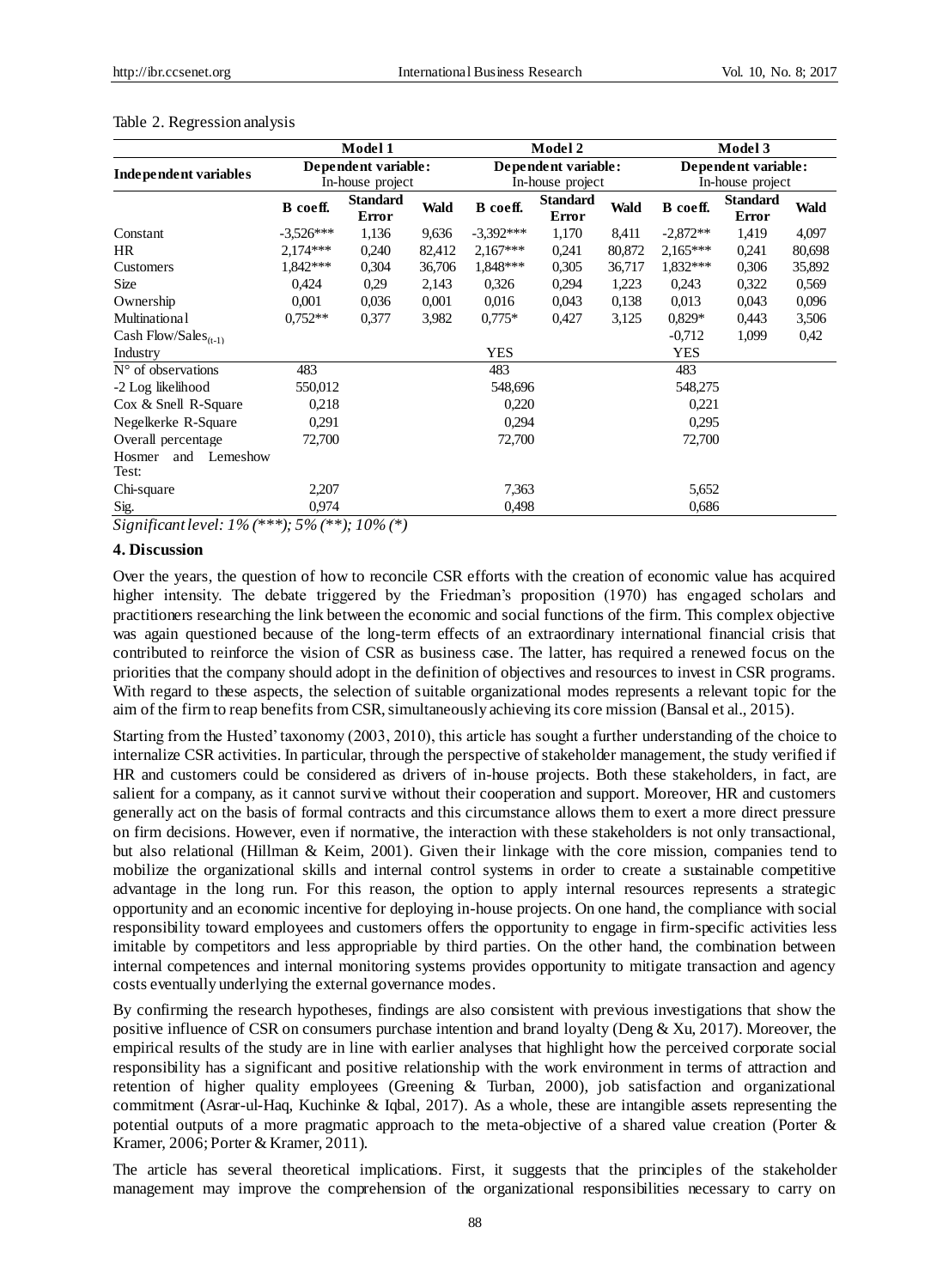in-house projects, which result in a structural configuration of CSR within corporate organization. Second, by applying the stakeholder management perspective to the field of the organizational economics of CSR, the paper further contributes to advance both these research streams. Third, given their linkage with the core mission, the role of HR and customers stimulates new insights about the concept of centrality as driver of internal CSR governance modes.

The study has some limitations that require mentioning. The first limit regards the results generalization because the study has been conducted on a specific geographical context of companies. Second, the application of a bimodal distribution of projects (internal or external), even if consistent with the structure of corporate social disclosure, may lose details that could be obtained through complementary or additional tools such as a survey to managers of sampled companies. Third, further analysis on the CSR governance modes might deepen the specific object of CSR initiatives. Therefore, at this step, findings provide useful insights on the relationship between organizational economics of CSR and the stakeholder management, but there remain additional interesting questions for future streams of research.

#### **References**

- Asrar-ul-Haq, M., Kuchinke, K. P., & Iqbal, A. (2017). The relationship between corporate social responsibility, job satisfaction, and organizational commitment: Case of Pakistani higher education. *Journal of Cleaner Production, 142,* 2352-2363. https://doi.org/10.1016/j.jclepro.2016.11.040
- Bansal, P., Guoliang, F. J., & Jung J. C. (2015). Managing responsibly in tough economic times: strategic and tactical CSR during the 2008-2009 global recession. *Long Range Planning, 48,* 69-79. https://doi.org/10.1016/j.lrp.2014.07.002
- Barney, J. B. (1986). Strategic factor markets, expectation, luck and business strategy. *Management Science, 32*(10), 1231-1241. https://doi.org/10.1287/mnsc.32.10.1231
- Barney, J. B. (1999). How firm's capabilities affect boundary decisions. *Sloan Management Review, 40*(3), 137-145.
- Best Place to Work Institute. (2016). World's Best Multinational Workplace.
- Bhattacharyya, S. S., Sahay, A., Pratap, A., & Chaturvedi, A. (2008) A toolkit for designing firm level strategic corporate social responsibility (CSR) initiatives. *Social Responsibility Journal, 4*(3), 265-282. https://doi.org/10.1108/17471110810892802
- Burke, L., & Logsdon, J. M. (1996). How corporate social responsibility pays off. *Long Range Planning, 29*(4), 495-502. https://doi.org/10.1016/0024-6301(96)00041-6
- Carroll, A. (1991). The pyramid of corporate social responsibility: toward the moral management of organizational stakeholders. Business Horizons, 4, 39-48. https://doi.org/10.1016/0007-6813(91)90005-G
- Carroll, A. (1993). Business and Society. Ethics and Stakeholder Management. South Western Publishing Co., Cincinnati.
- Carroll, A. (2000). Ethical challenges for business in the new millennium: corporate social responsibility and models of management morality. *Business Ethics Quarterly, 10*(1), 33-42. https://doi.org/10.2307/3857692
- Carvalho, J. M. S., Jonker, J., & Dentchev, N. (2014). What's in a word? An exploration of the changes in meaning of corporate social responsibility over the last century with an emphasis on the last decades, in Turker, D., Toker, H, & Altuntas, C. (Eds.), Contemporary issues in corporate social responsibility, Lexington Books.
- Celma-Benaiges, M. D., Martinez-Garcìa, E., Raya, J. (2016). An Analysis of CSR in Human Resource Management Practices and Its Impact on Employee Job Satisfaction in Catalonia, Spain. *European Accounting and Management Review, 3*(1), 45-71.
- Clarkson, M. B. E. (1995). A stakeholder framework for analysing and evaluating corporate social performance. *Academy of Management Review, 20*(1), 92-117.
- Coase, R. (1937). The nature of the firm. *Economica, 4,* 386-405. https://doi.org/10.1111/j.1468-0335.1937.tb00002.x
- Cormier, D., & Magnan, M. (2006). The revised contribution of environmental reporting to investors' valuation of a firm's earnings: an international perspective. *Ecological Economics, 62,* 613-626. https://doi.org/10.1016/j.ecolecon.2006.07.030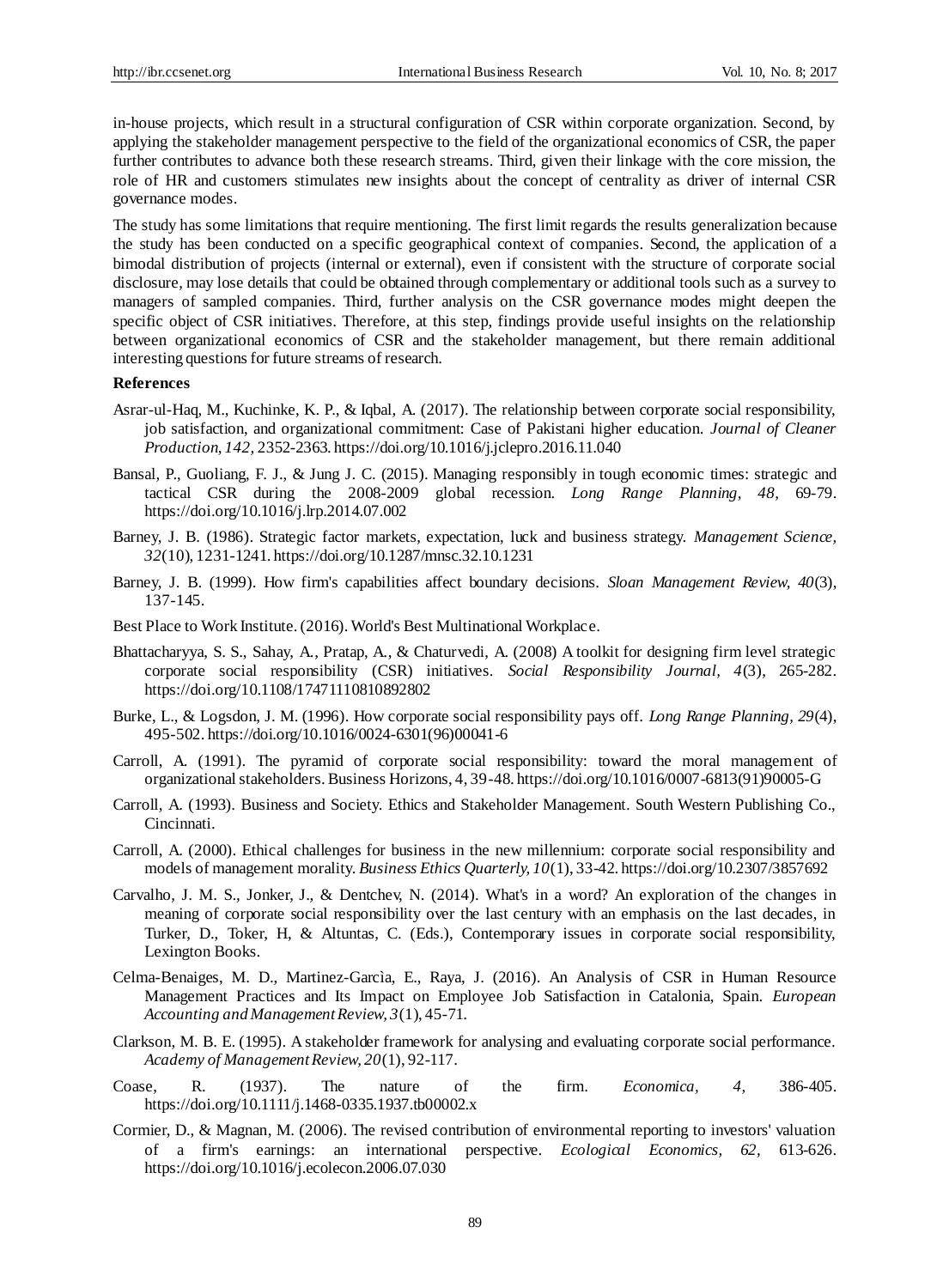- Deng, X., & Xu, Y. (2017). Consumers' Responses to Corporate Social Responsibility Initiatives: The Mediating Role of Consumer–Company Identification. *Journal of Business Ethics, 142*(3), 515-526. https://doi.org/10.1007/s10551-015-2742-x
- Ditlev-Simonson, C. D., & Midttun, D. (2011). What motivates managers to pursue corporate responsibility? A survey among key stakeholders. *Corporate Social Responsibility and Environmental Management, 18,*  25-38. https://doi.org/10.1002/csr.237
- Donaldson, T., & Preston, L. E. (1995). The stakeholder theory of the corporation: concepts, evidence and implications. *Academy of Management Review, 20*(1), 65-91.
- Dunfee, T. W. (2008). Stakeholder theory: managing Corporate Social Responsibility in a multiple actor context. In Crane, A., McWilliams, A., Matte, D., Moon, J., & Siegel, D. Corporate Social Responsibility, Oxford University Press, Oxford.
- Epstein, M. E. (1987) The corporate social policy process: beyond business ethics, corporate social responsibility and corporate social responsiveness. *California Management Review, 99,* 29-114. https://doi.org/10.2307/41165254
- Falck, O., & Heblich, S. (2007). Corporate social responsibility: doing well by doing good. *Business Horizons, 50, 2*47-254. https://doi.org/10.1016/j.bushor.2006.12.002
- Fama, E. F., & Jensen, M. C. (1983). Separation of ownership and control. *Journal of Law and Economics, 26*(2), 301-325. https://doi.org/10.1086/467037
- Fassin, Y. (2009). The stakeholder model refined. *Journal of Business Ethics, 84,* 113-135. https://doi.org/10.1007/s10551-008-9677-4
- Freeman, R. E. (1984), Strategic management: a stakeholder approach. Boston, Pitman.
- Freeman, R. E., & Gilbert, D. R. (1988). Corporate strategy and the search for ethics. Prentice-Hall, Englewood Cliffs, NJ.
- Freeman, R. E., & Velamuri, S. R. (2006). A new approach to CSR: company, stakeholder, responsibility. In Kakabadse, A., & Morsine, M., (eds.). Corporate Social Responsibility: reconciling aspiration with application, Palgrave McMillan, London. https://doi.org/10.1057/9780230599574\_2
- Friedman, M. (1970). The social responsibility of business is to make profits, New York Time Magazine, September 13th.
- Gangi, F., & D'Angelo, E. (2016). The Virtuous Circle of Corporate Social Performance and Corporate Soc ial Disclosure. *Modern Economy, 7,* 1396-1418. https://doi.org/10.4236/me.2016.712129
- Greening, D. W., & Turban, D. B. (2000). Corporate social performance as a competitive advantage in attracting a quality workforce. *Business and Society, 39,* 254-280. https://doi.org/10.1177/000765030003900302
- Harris, J. D., & Freeman, R. E. (2008). The impossibility of the separation thesis. *Business Ethics Quarterly, 18*(4), 541-548. https://doi.org/10.5840/beq200818437
- Hillman, C. E., & Keim, G. D. (2001). Shareholder value, stakeholder management and social issues: what's the bottom line? *Strategic Management Journal, 22,* 125-139. https://doi.org/10.1002/1097-0266(200101)22:2<125::AID-SMJ150>3.0.CO;2-H
- Hoopes, D., Madsen, T., & Walker, G. (2003). Guest editors'introduction to the special issue: why is there a resource-based view? Toward a theory of competitive heterogeneity. *Strategic Management Journal, 24,*  889-902. https://doi.org/10.1002/smj.356
- Husted, B. W. (2003). Governance choices for corporate social responsibility: to contribute, collaborate or internalize. *Long Range Planning, 36,* 481-498. https://doi.org/10.1016/S0024-6301(03)00115-8
- Husted, B. W., & Allen, D. B. (2007). Strategic corporate social responsibility and value creation among large firms. *Long Range Planning, 40,* 594-610. https://doi.org/10.1016/j.lrp.2007.07.001
- Husted, B. W., Allen, D. B., & Rivera, J. E. (2010). Governance choice for strategic corporate social responsibility, Evidence from Central America. *Business and society, 49*(2), 201-215. https://doi.org/10.1177/0007650308315504
- Jensen M. C. (2002). Value maximization, stakeholder theory and the corporate objective function. *Business Ethics Quarterly, 12*(2), 235-256. https://doi.org/10.2307/3857812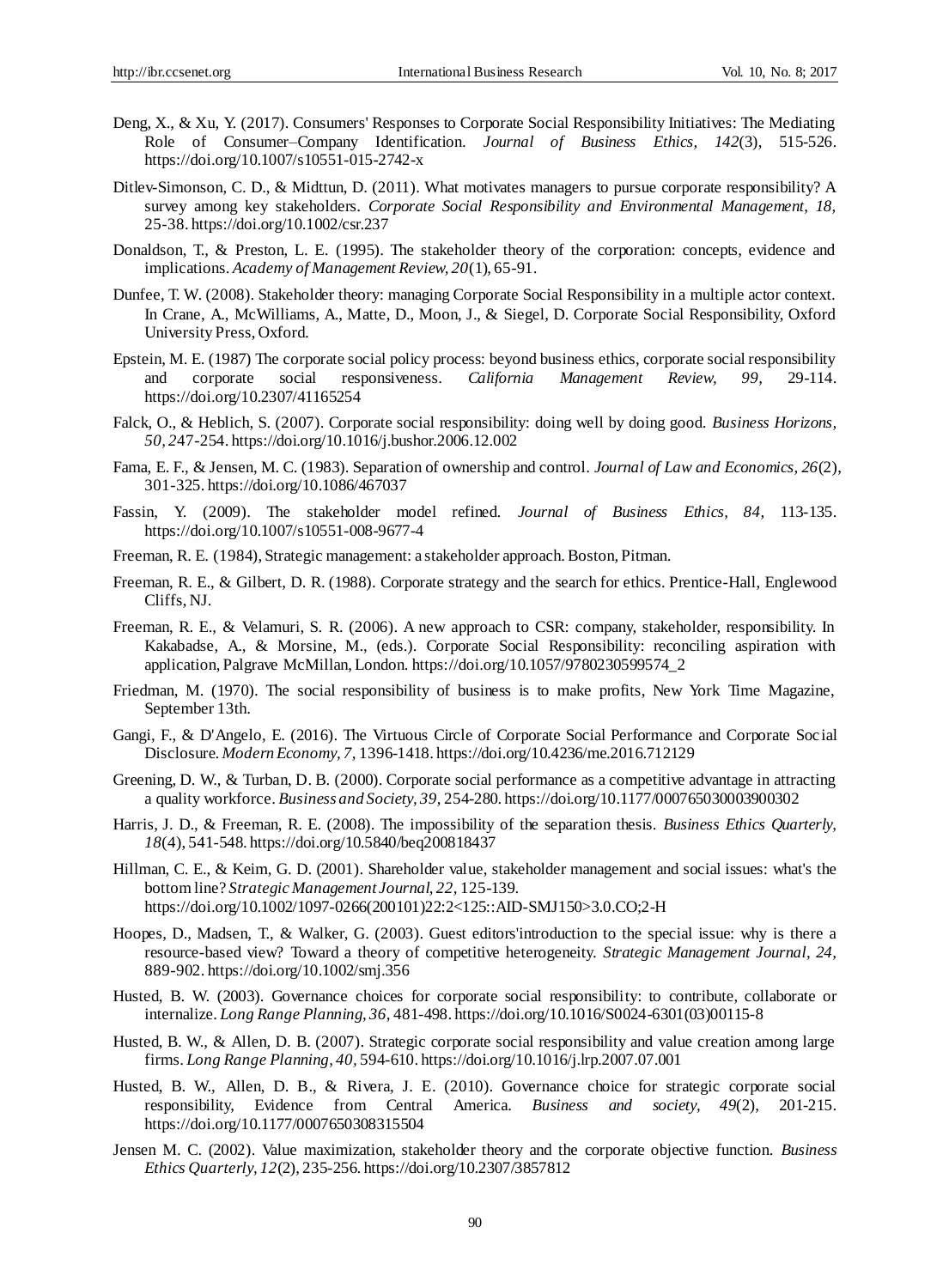- Jensen, M. C., & Meckling, W. H. (1976). Theory of the firm: Managerial behaviour, agency costs and ownership structure. *Journal of Financial Economics, 4*(3), 305-360. https://doi.org/10.1016/0304-405X(76)90026-X
- Jonker, J., & Nijhof, A. (2006). Looking through the eyes of the other: assessing mutual expectations and experiences in order to shape dialogue and collaboration between business and NGOs with respect to CSR. *Corporate Governance: An International Review, 14,* 456-466. https://doi.org/10.1111/j.1467-8683.2006.00518.x
- Kurucz, E.C., Colbert, B.A., & Wheeler, D. (2008). The business case for corporate social responsibility. In Crane, A., McWilliams, A., Matten, D., Moon, J., & Siegel, D., (EDS.). The Oxford Handbook of Corporate Social Responsibility, 83-110, Oxford University Press, New York.
- Lindgreen, A., Swan, V., & Johnson, W. J. (2009). Corporate social responsibility: an empirical investigation of U.S. organizations. *Journal of Business Ethics, 85,* 303-323. https://doi.org/10.1007/s10551-008-9738-8
- Maon, F., Lindgreen, A., & Swaen, V. (2009). Designing and implementing corporate social responsibility: an integrative framework grounded in theory and practice. *Journal of Business Ethics, 87,* 71-89. https://doi.org/10.1007/s10551-008-9804-2
- McWilliams, A., & Siegel, D. S. (2001). Corporate social responsibility: a theory of the firm perspective. *Academy of Management Review, 26*(1), 117-127.
- McWilliams, A., Siegel, D. S., & Wright, P. M. (2005). Corporate social responsibility: strategic implications. *Working Papers in Economics, Rensselaer, N0506,* May, 1-31.
- Mishra, S., & Suar, D. (2010). Does corporate social responsibility influence firm performance of Indian companies? *Journal of Business Ethics, 95,* 571-601. https://doi.org/10.1007/s10551-010-0441-1
- Mitchell, R. K., Agle, B. R., & Wood, D. J. (1997). Toward a theory of a stakeholder identification and salience: defining the principle of who and what really counts. *Academy of Management Review, 22*(4), 853-886.
- Neubaum, D. O., Dibrell, C., & Craig, J. B. (2012). Balancing natural environmental concerns of internal and external stakeholders in family and non-family businesses. *Journal of Family Business Strategy, 3,* 28-37. https://doi.org/10.1016/j.jfbs.2012.01.003
- Nijhof, A., Brujin, T., & Honders, H. (2007). Partnerships for corporate social responsibility. A review of concepts and strategic options. *Management Decision, 46*(1), 152-167. https://doi.org/10.1108/00251740810846798
- Orlitzky, M., Schmidt, F. L., & Rynes, S. L. (2003). Corporate social and financial performance: a Meta-analysis. *Organization Studies, 24*(3), 403-441. https://doi.org/10.1177/0170840603024003910
- Park, B. I., & Ghauri, P. N., (2014). Determinants influencing CSR practices in small and medium sized MNE subsidiaries: a stakeholder perspective. *Journal of World Business.* https://doi.org/10.1016/j.jwb.2014.04.007
- Park, B. I., Chidlow, A., & Choi, J. (2014). Corporate social responsibility: stakeholders influence on MNEs activities. *International Business Review, 23,* 996-980. https://doi.org/10.1016/j.ibusrev.2014.02.008
- Peloza, J. (2006). Using corporate social responsibility as insurance for financial performance. *California Management Review, 80,* 48-58. https://doi.org/10.2307/41166338
- Phillips, R. (2003). Stakeholder legitimacy. *Business Ethics Quarterly, 13*(1), 25-41. https://doi.org/10.5840/beq20031312
- Porter, M. E., & Kramer, M. R. (1999). Philanthropy's new agenda: creating value. *Harvard Business Review, November-December,* 121-130.
- Porter, M. E., & Kramer, M. R. (2006). Strategy and society: the link between competitive advantage and corporate social responsibility. Harvard Business Review, December 1-13.
- Porter, M. E., & Kramer, M. R. (2011). Creating sharing value. Harvard Business Review, January-February, 3-17.
- Salazar, J., & Husted, B. (2008). Principal and agents: further thoughts on the Friedmanite critique of Corporate Social Responsibility. In Crane, A., McWilliams, A., Matten, D., Moon, J., & Siegel, D., (EDS.), The Oxford Handbook of Corporate Social Responsibility, 83-110, Oxford University Press, Oxford, UK.
- Sirgy, M. J. (2002). Measuring corporate performance by building on the stakeholders model of business ethics.